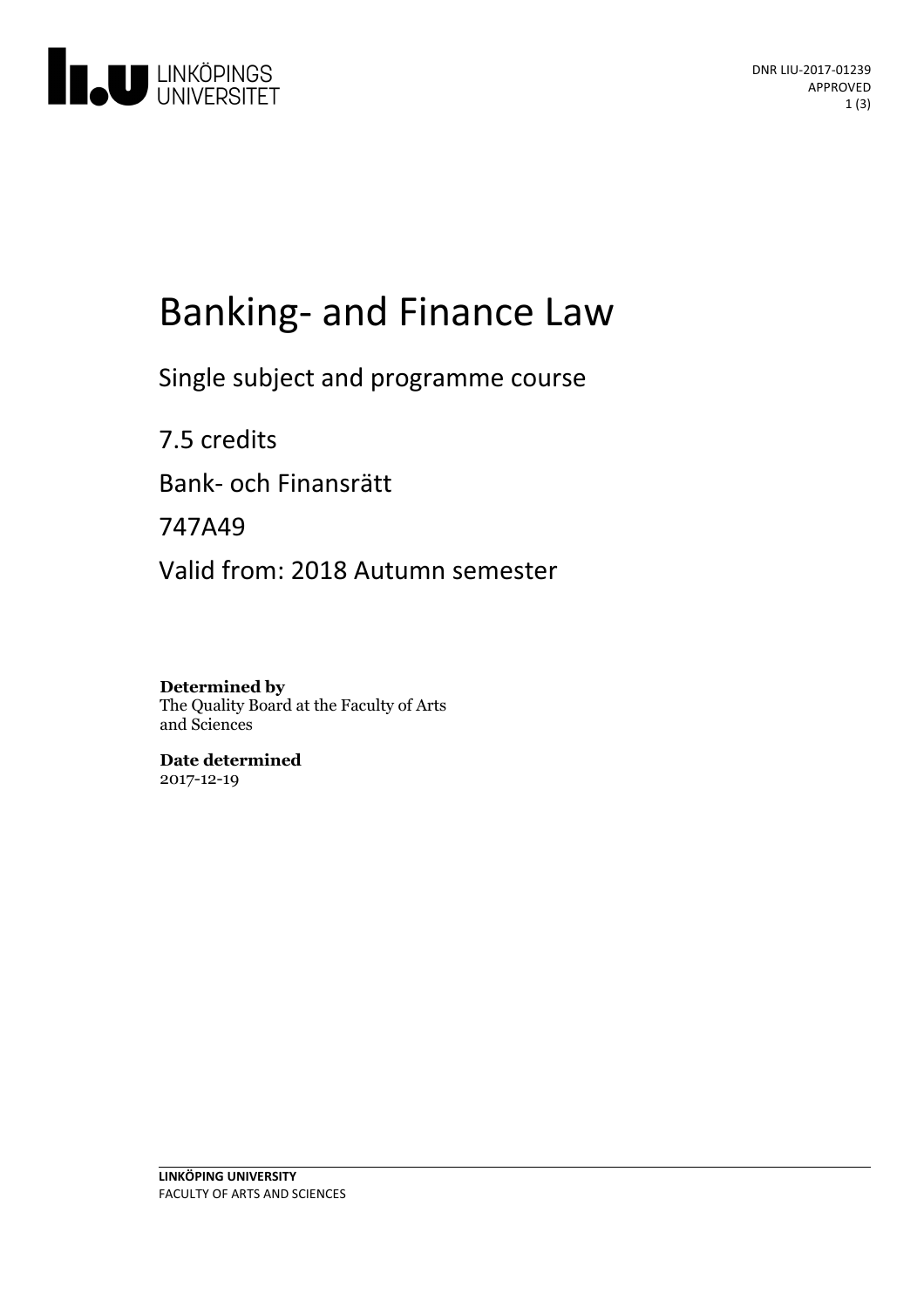# Main field of study

Commercial Law

Course level

Second cycle

#### Advancement level

A1X

#### Course offered for

- Master Programme in Commercial and Business Law
- Master´s Programme in Commercial and Business Law with focus on Europé

#### Entry requirements

Bachelor's degree 180 ECTS credits including at least 90 ECTS credits in Business

English corresponding to the level of English in Swedish upper secondary education (English 6/B).

# Intended learning outcomes

After completion of the course, the student shall at an advanced level be able to:

- identify and explain key concepts defining the regulation of the banking and
- financial system, account for and discuss certain areas of banking and financial regulation, such asthe regulation of payment and settlement systems, capital and liquidity controls, supervision of banks and other actors in the financial system, bank insolvency and resolution, payment systems, and know-your- customer (KYC) legislation,
- account for the regulation of fund management, in the fields of collective
- $\bullet$  express, orally as well as in writing, conclusions, acquired knowledge, and arguments in English,<br>• display a critical and reflective attitude towards judicial developments in
- fields such as Fin-Tech,  $\bullet$  reflect on ethical and sustainability issues, in fields such as ethical
- investing, Islamic banking, anti-money laundering and investor/consumer protection regulation.